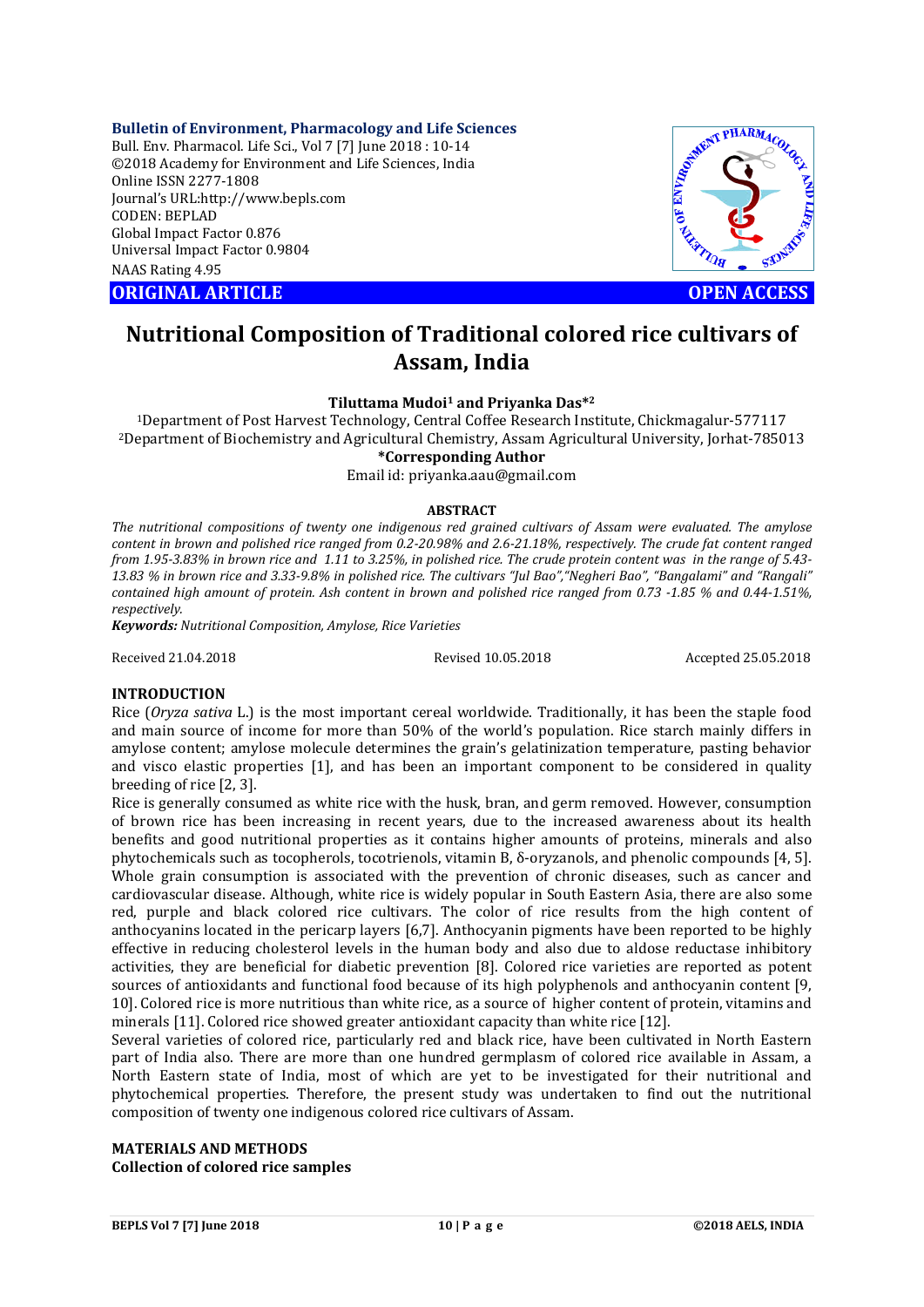In total, twenty one colored rice varieties (Table-1) were collected from different regions of Assam. According to the season and ecology, the collected varieties are grown as 'baon' (deep water rice), 'Ahu' (autumn), 'Sali' (winter) and 'Boro' (spring/summer). Rice grains were de-husked using a de-husker (Satake Corporation, Hiroshima, Japan) and then polished using a polisher (Satake Corporation, Hioroshima, Japan). Bran was removed and was collected separately. Then, brown and polished rice grains were ground to flour and the moisture free samples were used for further analysis.

Amylose content was estimated according to Sowbhagya and Bhattacharya [13]. The crude fat and the ash content were determined according to the procedure given in AOAC method [14]. The nitrogen content in rice flour samples was estimated by following the Kjeldahl's method according to the procedure described in AOAC [14]. The protein percentage was calculated by multiplying nitrogen per cent with a factor 5.95. The total carbohydrates including the crude fibre (on dry basis) was estimated by subtracting percent (dry basis) crude fat, crude protein and ash content from 100. All the estimations were done in triplicates.

## **RESULTS AND DISCUSSION**

#### **Amylose content:**

The amylose content (Table 2) in brown and polished rice of twenty one colored rice varieties of Assam ranged from 0.2-20.98% and 2.6-21.18%, respectively. The increase in amylose content in polished form of rice than brown form might be due to percent increase for removal of bran. The amylose content of rice is one of the most important criteria determining rice quality in terms of cooking and pasting properties [15]. According to International Rice Research Institute (IRRI) rice classification system [16], most of the studied varieties were categorized into very low (2-9%) and low amylose (10-20%) containing varieties. Cooked rice becomes moist and sticky due to low amylose content. The sticky rice is most preferred in North Eastern region of India. Among the varieties studied, only one variety *i.e.* "Rongasokua" was classified as intermediate amylose containing rice (20–25%). Intermediate amylose containing rice becomes dry and fluffy, while cooked and retains its soft texture upon cooling [17]. It has been reported [18] that most of the indigenous rice cultivars of North Eastern hills of India have lower amylose content (2.27% to 24.5%), which is in agreement with the results of our present study.

The total carbohydrates, including the crude fibre (Table 3) in brown rice was found to be in the range of 80.62% ('Jul Bao') to 90.80% ('Burali'). In polished rice, it varied from 86.86% ('Rangali') to 95.03% ('Ranga Dariya').

The crude fat in brown rice were significantly different among the varieties with a range of 1.95-3.83%, the highest and the lowest value being observed in 'Hurupi Bao' and 'Burali', respectively. Similarly, in case of polished rice also, crude fat varied from 1.11 ('Biroi') to 3.25% ('Jul Bao'). There was decrease of crude fat content in polished rice after removal of aleuron layer in rice seed. The higher fat content (1.9 to 2.4%) in traditional red rice varieties than common cultivars was already reported [19]. The crude fat content of present study were found to be similar to those reported earlier [20], in which the total fat was observed from 1.2 to 4.2% with the mean of 2.49% for 14 varieties of Manipur and Nagaland, India. The fat content influences the taste of cooked rice [21].

Protein influences the nutritional quality of rice. In this study, the crude protein content of brown rice was appreciably high which ranged from 5.43-13.83%. Brown form of "Jul Bao", "Negheri Bao", "Bangalami" and "Rangali" showed the higher protein values, and thus these are important from nutritional point of view. These cultivars are classified as high protein cultivars of rice, with 10% or more total crude protein following the classification of Resurrection *et al.*, 1979 [22]. The crude protein content of varieties selected for present study were found to be similar to those reported [23] earlier for traditional pigmented rice varieties (6.15 to 10.10%). Indigenous cultivars of the North Eastern hill states of India possess high protein content with a range of 6.14 to 12.07% [18, 24]. The protein content influences the texture of cooked rice, as high protein content reduces stickiness after cooking [25]. After polishing, there was decrease in crude protein content of most of the varieties which was observed to be in the range of 3.33 in 'Ranga Dariya' to 9.80 % in 'Rangali'. However, the increase in protein content of a few varieties after polishing might be due to increase in percent content after removal of bran and aleuron layer.

The ash content of a sample gives an idea of the mineral elements present in the sample. The values for ash content of brown rice ranged from 0.73- 1.85 % , "Jul Bao" with the highest ash content and "Betu" with the least value. In the present study, the ash content ranged from 0.44 ('Ranga Dariya') to 1.51% ( 'Amana Bao') in polished rice. The ash content were reported to be in the range of 1.42 to 1.61% for brown rice and 0.48 to 0.67% for white rice, respectively [15, 26, 27, 28].

The difference in proximate composition among rice varieties might be due to difference in the genetic architecture of rice varieties and also in soil status of different regions from where these were collected.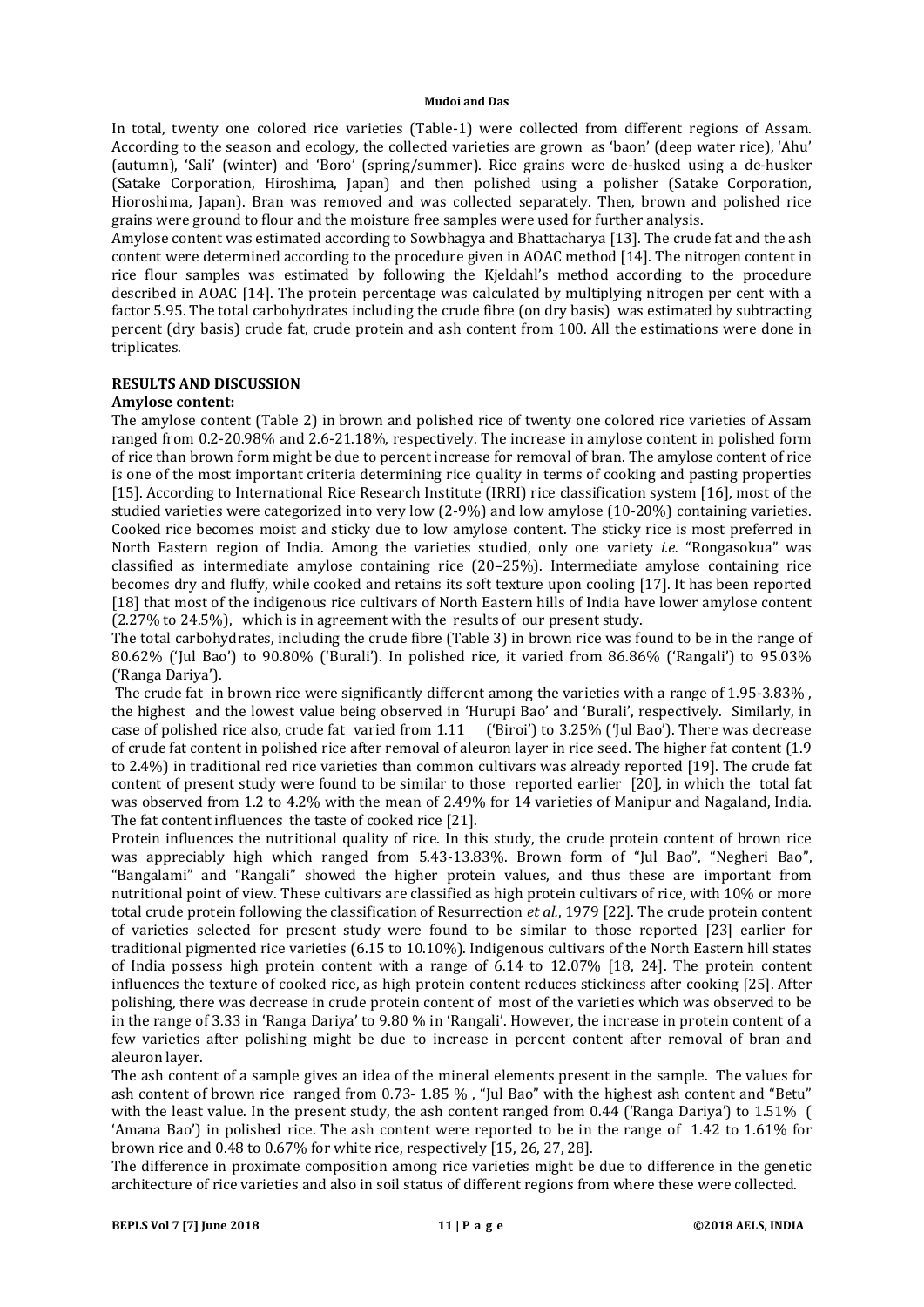## **Mudoi and Das**

| сингиаснин      |               |                            |                    |  |  |  |  |
|-----------------|---------------|----------------------------|--------------------|--|--|--|--|
| Sl No           | Name of       | <b>Place of collection</b> | <b>Cultivation</b> |  |  |  |  |
|                 | varieties     | (District of Assam)        | pattern/season     |  |  |  |  |
| $\mathbf{1}$    | Amana Bao     | North Lakhimpur            | Deep water         |  |  |  |  |
| $\overline{2}$  | Ixojoy        | North Lakhimpur            | Autumn             |  |  |  |  |
| 3               | Kolaguni      | North Lakhimpur            | Autumn             |  |  |  |  |
| $\overline{4}$  | Bogaguni      | North Lakhimpur            | Autumn             |  |  |  |  |
| 5               | Kopouguni     | North Lakhimpur            | Autumn             |  |  |  |  |
| 6<br>Hurupi Bao |               | North Lakhimpur            | Deep water         |  |  |  |  |
| 7<br>Kotia Bao  |               | North Lakhimpur            | Deep water         |  |  |  |  |
| 8               | Dal Bao       | North Lakhimpur            | Deep water         |  |  |  |  |
| 9               | Biroi         | North Lakhimpur            | Winter             |  |  |  |  |
| 10              | Kenkua Bao    | North Lakhimpur            | Deep water         |  |  |  |  |
| 11              | Kenkua Bora   | North Lakhimpur            | Autumn             |  |  |  |  |
| 12              | Ronga Dariya  | North Lakhimpur            | Autumn             |  |  |  |  |
| 13              | Betu          | Majuli                     | Autumn             |  |  |  |  |
| 14              | Negheri Bao   | North Lakhimpur            | Deep water         |  |  |  |  |
| 15              | <b>Burali</b> | North Lakhimpur            | Autumn             |  |  |  |  |
| 16              | Jul Bao       | North Lakhimpur            | Deep water         |  |  |  |  |
| 17              | Ronga Chokua  | North Lakhimpur            | Autumn             |  |  |  |  |
| 18              | Bangalami     | RARS, Karimganj            | Spring/summer      |  |  |  |  |
| 19              | Rangali       | RARS, Karimganj            | Autumn             |  |  |  |  |
| 20              | Balighoogur   | RARS, Karimganj            | Autumn             |  |  |  |  |
| 21              | oria          | RARS, Karimganj            | Autumn             |  |  |  |  |

# **Table 1: The indigenous colored rice varieties with their cultivation pattern and place of cultivation**

# **Table 2: Amylose content of coloured rice varieties of Assam, India**

| <b>Samples</b> | Amylose content (%, dry basis) | <b>Class assigned</b> |                 |
|----------------|--------------------------------|-----------------------|-----------------|
|                | <b>Brown Rice</b>              | Polished rice         |                 |
| Jul Bao        | 8.85                           | 9.55                  | <b>Very low</b> |
| Dal Bao        | 11.78                          | 12.98                 | low             |
| Kotia Bao      | 6.28                           | 2.60                  | <b>Very low</b> |
| Bogaguni       | 11.77                          | 6.97                  | low             |
| Kolaguni       | 2.74                           | 11.37                 | low             |
| Hurupi Bao     | 5.74                           | 13.36                 | low             |
| Burali         | 10.48                          | 14.10                 | low             |
| Biroi          | 9.92                           | 13.15                 | low             |
| Kenkua bora    | 2.21                           | 2.58                  | <b>Very low</b> |
| RangaDariya    | 0.66                           | 4.68                  | <b>Very low</b> |
| Betu           | 1.07                           | 4.21                  | <b>Very low</b> |
| Negheri Bao    | 4.61                           | 10.17                 | low             |
| Kenkua Bao     | 2.22                           | 16.42                 | low             |
| Kopouguni      | 1.57                           | 4.04                  | <b>Very low</b> |
| Rongasokua     | 20.98                          | 21.18                 | intermediate    |
| Amana Bao      | 12.29                          | 12.36                 | low             |
| Ixojoy         | 12.33                          | 12.49                 | low             |
| Balighoogur    | 9.15                           | 8.29                  | <b>Very low</b> |
| Bangalami      | 1.09                           | 8.75                  | <b>Very low</b> |
| Joria          | 0.20                           | 6.11                  | <b>Very low</b> |
| Rangali        | 8.18                           | 9.73                  | <b>Very low</b> |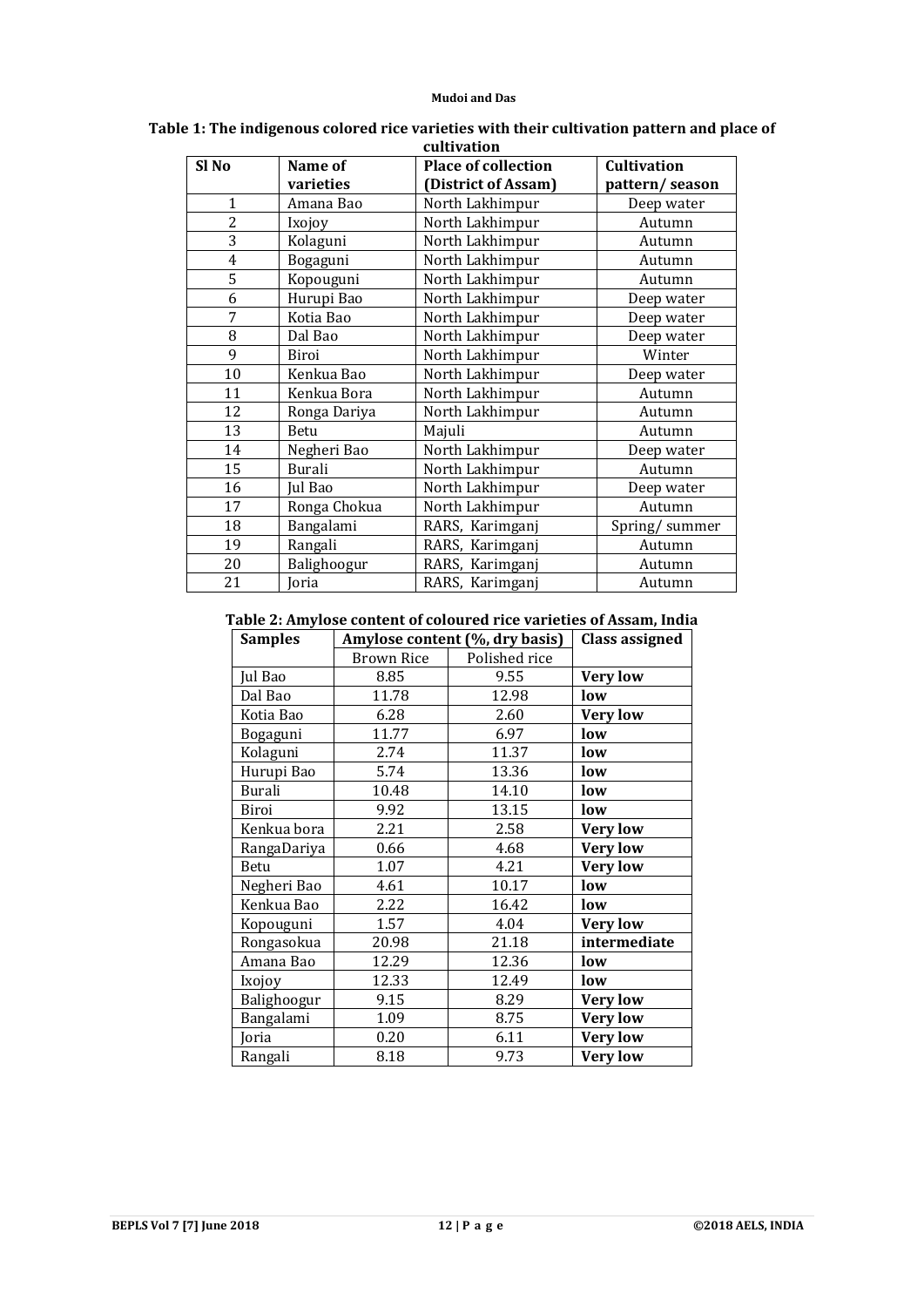| Sl<br>N <sub>o</sub> | Name of<br>variety              | Form          | Total<br>Carbohydrates<br>(%) | Crude<br>Fat (%) | Crude<br>protein<br>(%) | Ash $(\% )$ |
|----------------------|---------------------------------|---------------|-------------------------------|------------------|-------------------------|-------------|
| $\mathbf{1}$         | Jul Bao                         | Brown rice    | 80.62                         | 3.70             | 13.83                   | 1.85        |
|                      |                                 | Polished rice | 88.15                         | 3.25             | 7.35                    | 1.25        |
| 2                    | Dal Bao                         | Brown rice    | 88.09                         | 3.10             | 7.54                    | 1.27        |
|                      |                                 | Polished rice | 89.76                         | 1.40             | 8.18                    | 0.66        |
| 3                    | KotiaBao                        | Brown rice    | 88.10                         | 3.05             | 7.35                    | 1.50        |
|                      |                                 | Polished rice | 89.57                         | 1.70             | 8.15                    | 0.58        |
| 4                    | Bogaguni                        | Brown rice    | 89.01                         | 2.80             | 6.83                    | 1.36        |
|                      |                                 | Polished rice | 90.12                         | 1.95             | 6.48                    | 1.45        |
| 5                    | Kolaguni                        | Brown rice    | 87.52                         | 2.80             | 8.23                    | 1.45        |
|                      |                                 | Polished rice | 89.06                         | 2.10             | 7.62                    | 1.22        |
| 6                    | Hurupi Bao                      | Brown rice    | 87.96                         | 3.83             | 6.91                    | 1.30        |
|                      |                                 | Polished rice | 89.06                         | 2.23             | 7.56                    | 0.70        |
| $\overline{7}$       | Burali                          | Brown rice    | 90.80                         | 1.95             | 5.95                    | 1.30        |
|                      |                                 | Polished rice | 91.67                         | 1.80             | 5.95                    | 0.58        |
| 8                    | Biroi                           | Brown rice    | 87.37                         | 3.6              | 7.81                    | 1.22        |
|                      |                                 | Polished rice | 88.55                         | 1.11             | 9.60                    | 0.74        |
| 9                    | Kenkua bora                     | Brown rice    | 88.85                         | 2.30             | 7.52                    | 1.33        |
|                      |                                 | Polished rice | 89.19                         | 2.30             | 7.28                    | 1.23        |
| 10                   | RangaDariya                     | Brown rice    | 90.41                         | 2.70             | 5.43                    | 1.46        |
|                      |                                 | Polished rice | 95.03                         | 1.2              | 3.33                    | 0.44        |
| $\overline{11}$      | Betu                            | Brown rice    | 90.48                         | 2.77             | 6.02                    | 0.73        |
|                      |                                 | Polished rice | 92.44                         | 1.40             | 5.60                    | 0.56        |
| 12                   | Negheri Bao                     | Brown rice    | 85.13                         | 3.10             | 10.03                   | 1.74        |
|                      |                                 | Polished rice | 87.85                         | 1.55             | 9.35                    | 1.25        |
| 13                   | Kenkua Bao                      | Brown rice    | 87.54                         | 2.18             | 8.97                    | 1.31        |
|                      |                                 | Polished rice | 89.65                         | 1.12             | 8.65                    | 0.58        |
| 14                   | Kopouguni                       | Brown rice    | 87.37                         | 2.90             | 8.23                    | 1.50        |
|                      |                                 | Polished rice | 88.52                         | 1.80             | 8.23                    | 1.45        |
| 15                   | Rongasokua                      | Brown rice    | 88.45                         | 3.20             | 7.00                    | 1.35        |
|                      |                                 | Polished rice | 91.77                         | 1.70             | 5.78                    | 0.75        |
| 16                   | Amana Bao                       | Brown rice    | 88.53                         | 3.60             | 6.44                    | 1.43        |
|                      |                                 | Polished rice | 89.24                         | 2.20             | 7.05                    | 1.51        |
| 17                   | Ixojoy                          | Brown rice    | 86.11                         | 2.70             | 9.88                    | 1.31        |
|                      |                                 | Polished rice | 89.78                         | 1.67             | 7.92                    | 0.63        |
| 18                   | Balighoogur                     | Brown rice    | 86.55                         | 2.48             | 9.61                    | 1.36        |
|                      |                                 | Polished rice | 89.09                         | 1.67             | 8.12                    | 1.02        |
| 19                   | Bangalami                       | Brown rice    | 83.11                         | 2.49             | 13.62                   | 0.78        |
|                      |                                 | Polished rice | 88.66                         | 1.88             | 8.35                    | 1.11        |
| 20                   | Joria                           | Brown rice    | 89.98                         | 2.65             | 5.95                    | 1.42        |
|                      |                                 | Polished rice | 93.18                         | 1.74             | 3.91                    | 1.17        |
| 21                   | Rangali                         | Brown rice    | 84.68                         | 2.43             | 11.41                   | 1.48        |
|                      |                                 | Polished rice | 86.86                         | 1.98             | 9.80                    | 1.36        |
|                      | $\overline{CD}$ <sub>0.05</sub> |               | 3.34                          | 3.33             | 3.54                    | 0.59        |

**Table 3. Proximate composition (on dry weight basis) of colored rice varieties of Assam**

# **CONCLUSION**

All the presently studied varieties are red colored and have been categorized into very low, low and intermediate amylose containing varieties. The varieties 'Jul Bao', 'Negheri Bao', 'Bangalami' and 'Rangali' possessed significantly higher content of protein. Among the varieties, the brown form of 'Jul bao' was found to contain the highest amount of crude protein and ash. Further study is required for cooking quality and phytochemical composition analysis of these cultivars.

#### **ACKNOWLEDGEMENT**

The authors would like to thank the Department of Biotechnology, Govt of India for financial assistance offered to Dr T. Mudoi under DBT-RA programme.

#### **REFERENCES**

- 1. Tavares, K.A.C.; Zanatta, E.; Zavareze, D.; Helbig, E.; Diaz, G.A.R. (2010). The Effects of Acid and Oxidative Modification on the Expansion Properties of Rice Flours with Varying Levels of Amylose. Food Science and Technology, 43(8), 1213-1219.
- 2. Zhang, Y.L.; Xu, M.H.; Zeng, Y.W.; Yao, C.X.; Chen, S.N. (2007). Relationship between the First Base of the Donor Splice Site of Waxy Gene Intron 1 and Amylose Content in Yunnan Indigenous Rice Varieties. Rice Science, 3, 189- 194.